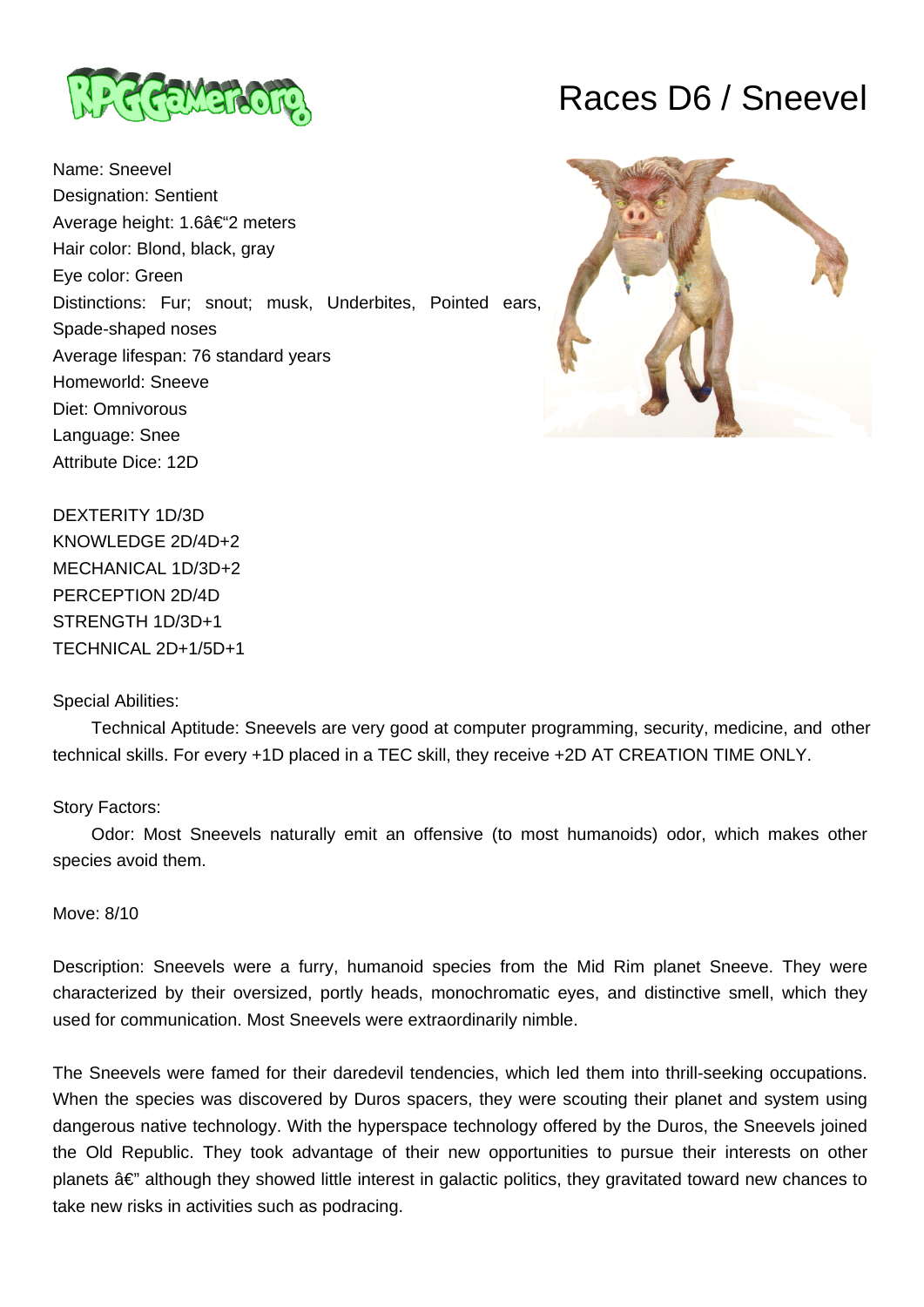Sneevels actively took part in galactic politics during the Separatist Crisis that preceded the Clone Wars. During this time, the planet supported the Galactic Republic, the Military Creation Act and the Refugee Relief Movement. The Galactic Empire later tried to confine the Sneevels to their homeworld. The restrictions, however, merely served to drive several members of the species to join the Alliance to Restore the Republic.

The Sneevel Boles Roor found fame as a glimmik singer and podracer in the latter days of the Old Republic. Another Sneevel of note during this time was Jollin Resbin, who served as senator for the Kastolar sector during the Separatist Crisis. Later, Sneevels were seen on Muunilinst during the Galactic Civil War.

## **Biology and appearance**

Sneevels were a sentient species who ranged from 1.6 to 2 meters in height. Their bodies were humanoid, with four long limbs that ended in five digits with nails. They had long tails. Members of the species were covered in fur that varied from blond to black and tended to become white with age. One famous representative of the species, the podracer Boles Roor, wore little clothing, went about barefoot, and bound his tail with a cord.

Sneevels had large heads distinguished by portly muzzles, hairy brows, and manes of bristly hair. The bottom canines protruded from their wide mouths even when closed. The other teeth were smaller, and their tongues were pink. Some Sneevels, such as Boles Roor, braided the hair hanging from their jaw and decorated it with jewelry. At least in some cases, a Sneevel's eyes had irises and scleras that were different shades of the same color; the pupils were darker or black. Non-Sneevels often found them unattractive. Their relatively small bodies were nimbler than a typical Human's. This, combined with their naturally high reflexes, gave them exceptionally good reaction time, the ability to deftly dodge in combat, and outstanding aim with ranged weapons. The average Sneevel's lifespan was 76 standard years.

Sneevels exuded a strong odor that varied with their mood, particularly when they were either strongly enraged, entertained nervous or scared. This provided clues about their emotional state to any who could smell them and knew how to interpret the scent, making an individual Sneevel's emotional state obvious to any other Sneevel. The species communicated information odoriferously, and their native language, Snee, partially relied on such "mood musks." Other species commonly considered the Sneevels' scent overpowering and malodorous, and some aliens might even collapse if they lingered too long in the presence of a member of the species.

Sneevels were omnivores, and their large mouths and powerful jaws allowed them to eat a wide variety of foods. Some members of the species were prone to not only eat cooked food but also the dishes upon which it was served.

#### **Society and culture**

Sneevels felt a need to live adventurously, seeking fast thrills and emotional highs. Consequently, many died from risky pursuits. Members of the species were inclined toward dangerous careers, such as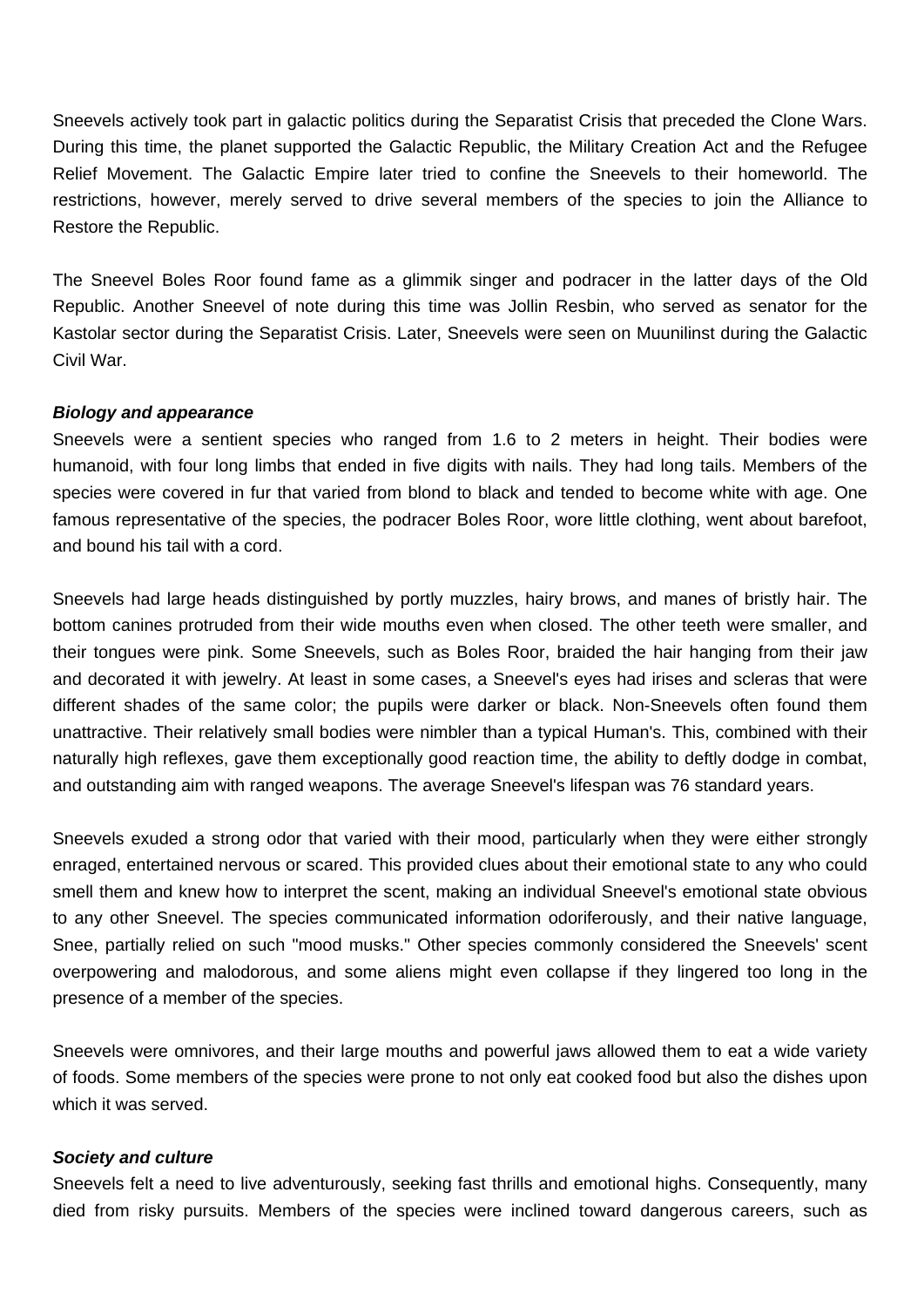hyperspace-route exploration, extreme sports, and hazardous scientific research on quantum fields. For some Sneevels, devotion to a noble cause compelled this thrill-seeking, but for many more, a selfish desire for personal excitement was the main driving force. Although they had little interest in galactic politics or the galaxy beyond their homeworld, many still commonly learned Galactic Basic Standard as a second language. Their native tongue was known as Snee.

As a rule, Sneevels were not known to be amiable or social, and their surliness made them closer in temperament to Dashades than most other species. Still, some Sneevels gained success at social vocations despite this antisocial penchant, celebrity Boles Roor being the prime example.

# **History**

Sneevels established a technological society in isolation on Sneeve, their homeworld located in the Sneeve system, in the Kastolar sector of the Mid Rim. Their pioneering proclivities led Sneevel explorers from their homeworld's highest summit to its deepest trench. They developed a tricky means of sublight space travel that relied on shoddy submersible vehicles attached to rocket boosters and used it to explore their home system.

Soon before 14,000 BBY, Duros explorers discovered Sneeve and provided the native Sneevels with hyperdrives, which led to the Sneevels joining the galactic community soon afterwards. Later, Duros and Human traders provided the species with more efficient space travel technology. Although the Sneevels found these safer vehicles to be more boring than their own, they adapted to settle their system and expand to other parts of the galaxy.

Sneevels enjoyed pursuing new experiences throughout the galaxy, and they became leading figures in daredevil occupations, including dangerous sports such as horizon skimming and podracing, high-speed races that could easily kill an unprepared pilot. They also excelled in creative fields and achieved success in the fields of visual arts, holovid production, and music. Politics was too prosaic for their interests, and few showed any real flair for it. Nevertheless, Sneeve had representation in the Senate in the days of the Galactic Republic.

In 24 BBY, charismatic secessionist Count Dooku began the Confederacy of Independent Systems and thousands of planetary systems with important military resources rallied to his side. With the Separatists being perceived as a threat in the Republic, several proponents suggested the creation of a Military Creation Act to provide an army to the Republic, a matter that was to be decided in a Senatorial vote. During this time, Sneeve was an active supporter of the Military Creation Act and campaigned to attract other potential allies under Senator Jollin Resbin. The world also joined the Refugee Relief Movement, a non-profit organization to aid people displaced by the conflict. As the secession of world after world brought the number of displaced beings to a breaking point, Sneeve and nine other planets formed the Refugee Resettlement Coalition and relaxed their local immigration restrictions to take in more refugees.

The Clone Wars began in 22 BBY as a direct consequence of the Separatist Crisis and, when they ended in 19 BBY, the Republic was replaced by the Galactic Empire. This new government instituted several new measures detrimental to aliens. Among them, the Empire tried to restrict the Sneevels to their homeworld. This had the opposite effect, however, as running the metaphorical blockade acted as an